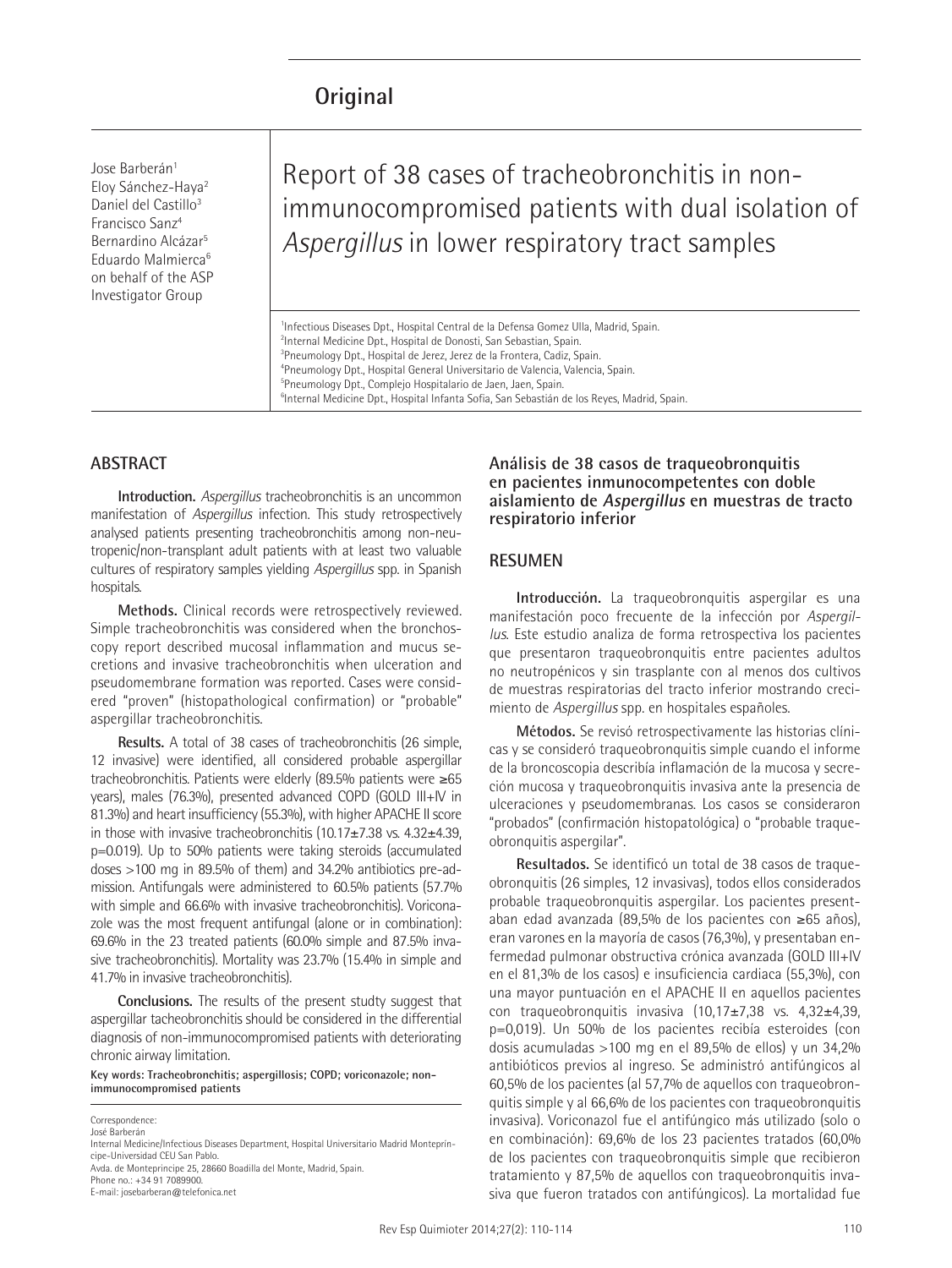J. Barberan, et al.

del 23,7% (15,4% en traqueobronquitis simple y 41,7% en traqueobronquitis invasiva).

**Conclusiones.** Los resultados del presente estudio sugieren que la traqueobronquitis aspergilar debe considerarse en el diagnóstico diferencial en pacientes no inmunocomprometidos con deterioro crónico de la función respiratoria.

**Palabras clave: Traqueobronquitis; aspergillosis; EPOC; voriconazol; pacientes inmunocompetentes** 

## **INTRODUCTION**

The risk of developing disease depends on the interplay between the organism virulence and the host ability to resist infection. *Aspergillus* tracheobronchitis is an uncommon manifestation of *Aspergillus* infection, which in this case is confined to larger airways<sup>1</sup>. As an explanation of this location it has been suggested, although not proven, that *Aspergillus*  tracheobronchitis is more common in mildly to moderate immunocompromised patients<sup>2</sup>. In this sense it has also been reported in patients with chronic obstructive pulmonary disease (COPD) as a complication of treatment of exacerbations with broad-spectrum antibiotics and corticosteroids<sup>3,4</sup>. Patients may be initially asymptomatic or present complaints of unspecific symptoms as cough, fever, dyspnoea and chest pain<sup>5</sup>. These facts together with an unremarkable chest radiograph (unless there is associated with bronchopneumonia and atelectasis)<sup>6</sup> delay diagnosis<sup>7</sup>. Within the spectrum of the disease the mildest form is tracheobronchitis with mucosal inflammation and mucus secretions containing *Aspergillus*<sup>8</sup> , whereas in later stages ulceration and pseudomembrane formation are usually widespread<sup>7</sup>. Antifungal treatment is problematic as no studies have addressed this subgroup of patients specifically.

The aim of this study was to describe the subgroup of 38 patients with tracheobronchitis among a series of patients with dual isolation of *Aspergillus* from lower respiratory tract samples recently reported in Spain<sup>9</sup>. .

## **PATIENTS AND METHODS**

A retrospective study analysing clinical records of adult patients presenting at least two valuable cultures of respiratory samples yielding *Aspergillus* spp. in 29 Spanish hospitals (the 10 most recent valuable patients in each centre) was performed<sup>9</sup>. Transplant recipients and patients presenting neutropenia (<1000 neutrophils/mm<sup>3</sup>), diagnosis of aspergilloma or allergic bronchopulmonary aspergillosis were excluded. The study protocol was approved by the Ethics Committee of Hospital Central de la Defensa Gomez Ulla, Madrid, Spain.

Only patients with a bronchoscopy report of tracheobronchitis in clinical records were considered for the present study. Simple tracheobronchitis was considered when the bronchoscopy report described mucosal inflammation and mucus secretions and invasive tracheobronchitis when ulceration and pseudomembrane formation was observed. Cases were considered as "probable" aspergillar tracheobronchitis based on

the presence of at least two cultures of lower respiratory tract samples yielding growth of *Aspergillus* except when there was histopathological confirmation ("proven" cases). Demographic data, underlying illnesses, clinical and radiological data, laboratory data, previous treatments (corticosteroids, antibiotics, antifungals…), antifungal treatment and outcome were recorded. The age-unadjusted Charlson comorbidity index10 (age was considered in separate), the modified McCabe score (Sabadell score) $11$ , the functional classification according to the New York Heart Association (NYHA)<sup>12</sup> and the Acute Physiologic and Chronic Health Evaluation (APACHE) II score were calculated with recorded data, as well as the Global Initiative for Chronic Obstructive Lung Disease (GOLD) classification for COPD patients<sup>13</sup>.

Comparisons between proportions were performed by the  $\chi^2$  test and the Fisher's exact test, when necessary. For quantitative variables, since data did not showed normality in the Kolmogorov – Smirnoff test, the Kruskal-Wallis and Mann-Whitney tests, when necessary, were used. A p<0.05 was considered statistically significant.

# **RESULTS**

Among the 245 patients with at least two valuable cultures of respiratory samples yielding *Aspergillus* spp. identified from October 2002 to July 2010 in 29 Spanish hospitals, 38 presented tracheobronchitis (26 simple tracheobronchitis and 12 invasive tracheobronchitis) in 16 centres. All cases were classified as probable aspergillar tracheobronchitis due to the absence of histopathological analysis. Of the 38 patients, 55.3% had been admitted in Pneumology (65.4% of those patients with simple tracheobronchitis and 33.3% of those patients with invasive tracheobronchitis, p=0.065), 18.4% in the ICU as initial ward (15.4% of those patients with simple tracheobronchitis and 25.0% of those with invasive tracheobronchitis, p=0.656), 13.2% in Internal Medicine and 13.2% in other medical wards. A total of 47.4% patients had been hospitalized within the previous three months.

Table 1 shows demographics and comorbidities of patients included in the study distributed by clinical diagnosis. Most patients were elderly (89.5% patients ≥65 years, 73.7% patients ≥70 years; 57.9% patients ≥75 years), males (76.3%), and presented advanced COPD (GOLD III+IV in 81.3%) and heart insufficiency (55.3%) with marked limitation or incapacity for physical activities (71.4% classes  $III + IV$  in the NYHA classification), without differences between simple and invasive tracheobronchitis. However the APACHE II score was significantly higher in invasive tracheobronchitis (10.17  $\pm$  7.38 vs. 4.32 ± 4.39, p=0.019). Most patients (71.1%) presented exacerbation of COPD with dyspnoea (73.7%), increase in secretions (71.1%), increase in oxygen requirements (68.4%) and bronchospasm (42.1%), without differences between patients with simple tracheobronchitis and those with invasive tracheobronchitis.

Imaging data (table 2) showed concomitant infiltrates in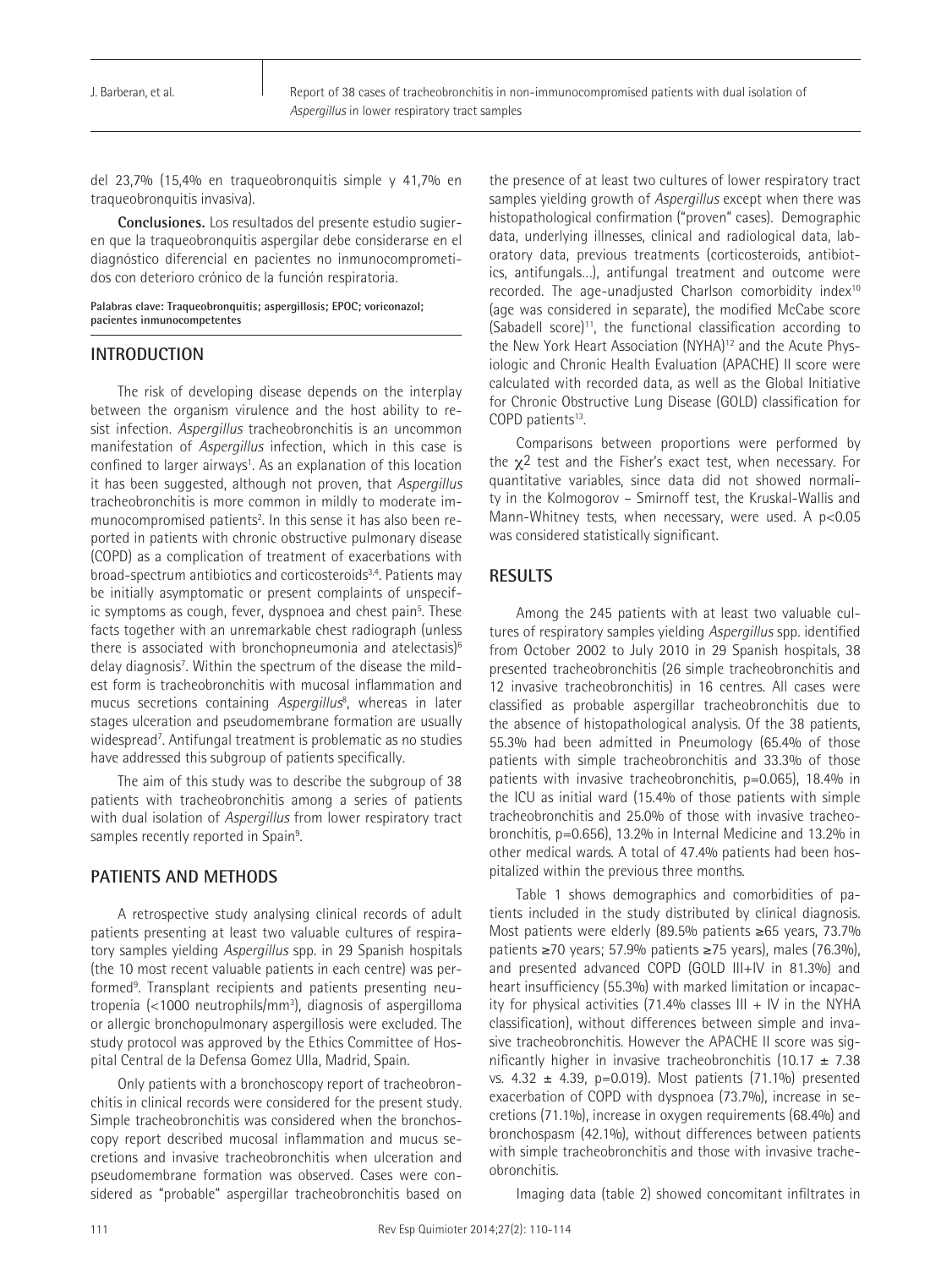| Table 1                                           | Demographical data and comorbidities of<br>patients included in the study distributed by<br>clinical entity; [n (%)] except where indicated |                     |                 |                             |  |  |
|---------------------------------------------------|---------------------------------------------------------------------------------------------------------------------------------------------|---------------------|-----------------|-----------------------------|--|--|
|                                                   |                                                                                                                                             | Total               | Simple          | Invasive                    |  |  |
| n                                                 |                                                                                                                                             | 38                  | 26              | 12                          |  |  |
| Age (mean $\pm$ SD)                               |                                                                                                                                             | $72.2 + 10.6$       | $71.5 \pm 12.2$ | $73.5 \pm 5.8$              |  |  |
| <b>Males</b>                                      |                                                                                                                                             | 29 (76.3)           | 20(76.9)        | 9(75.0)                     |  |  |
| Comorbidities <sup>a</sup>                        |                                                                                                                                             |                     |                 |                             |  |  |
| <b>COPD</b>                                       |                                                                                                                                             | 34(89.5)            | 23(85.5)        | 11(91.7)                    |  |  |
| Gold $III + IV^b$                                 |                                                                                                                                             | 26 (81.3)           | 18(85.7)        | 8(72.7)                     |  |  |
| Heart failure                                     |                                                                                                                                             | $21^{\circ}$ (55.3) | 15(57.7)        | 6(50.0)                     |  |  |
|                                                   | Diabetes mellitus                                                                                                                           | 9(23.7)             | 7(26.9)         | 2(16.7)                     |  |  |
| Malignancies                                      |                                                                                                                                             | 7(18.4)             | 4(15.4)         | 3(25.0)                     |  |  |
| Charlson (mean $\pm$ SD)                          |                                                                                                                                             | $2.84 \pm 2.22$     | $2.85 \pm 2.05$ | $2.83 \pm 2.66$             |  |  |
| APACHE (mean $\pm$ SD)                            |                                                                                                                                             | $6.16 \pm 6.07$     | $4.32 + 4.39$   | $10.17 + 7.38$ <sup>d</sup> |  |  |
| NYHA (III+IV) <sup>e</sup>                        |                                                                                                                                             | 20(71.4)            | 11(68.8)        | 9(75.0)                     |  |  |
| <b>McCabe</b>                                     |                                                                                                                                             |                     |                 |                             |  |  |
| Fatal >6 months                                   |                                                                                                                                             | 14 (36.8)           | 10(38.5)        | 4(33.3)                     |  |  |
| Fatal <6 months                                   |                                                                                                                                             | 3(7.9)              | 2(7.7)          | 1(8.3)                      |  |  |
| Rapidly fatal                                     |                                                                                                                                             | 2(5.3)              | 0(0.0)          | 2(16.7)                     |  |  |
| ICU admission at any time<br>during hospital stay |                                                                                                                                             | 11(28.9)            | 7(26.9)         | 4(33.3)                     |  |  |

a **present in** ≈**>10% total patients;**

b **among the 32 patients with available data (21 simple and 11 invasive)**

e **among the 28 patients with available data (16 simple and 12 invasive)**

50.0% patients and pleural effusion in 15.8% patients in the radiographs performed, without cavitations, halo or air crescent signs in the CT Scan. In 18.4% patients a worsening of radiological findings was found, with significantly higher frequency in patients with invasive tracheobronchitis (45.1% vs. 7.7%, p=0.022).

Respiratory samples yielding growth of *Aspergillus* were sputum (86.8%), bronchial aspirates (10.5%) and bronchoalveolar lavage (2.6%) for the first culture, and sputum (84.2%) and bronchial aspirates (15.8%) for the second culture. *Aspergillus fumigatus* was the most frequent dual isolated species both in simple (69.2%) and invasive tracheobronchitis (75.0%).

Table 3 shows steroids and antibiotics before admission, antifungals administration after culture request and outcome by clinical entity. Up to 50% patients were taking steroids (with accumulated doses >100 mg in 89.5% of them) and 34.2% antibiotics prior to hospital admission. During hospitalization 89.5% patients received corticosteroids, with accumulated doses >100 mg in 97.1% of them and >700 mg in 50.0% of them, without statistical differences between both entities. After admission, antibiotics were administered to 89.5% pa-

tients, being quinolones (55.3%), β-lactams (36.8%) and carbapenems (31.6%) the most common antibiotics used, without differences between simple and invasive tracheobronchitis except in carbapenems that were more frequently administered in patients with invasive tracheobronchitis (58.3% vs. 19.2%, p=0.026). Antifungals were administered to 60.5% patients after culture request: 57.7% of those with simple tracheobronchitis and 66.6% of those with invasive tracheobronchitis. Voriconazole was the antifungal most frequently administered alone or in combination, with rates of 69.6% in the 23 treated patients (60.0% of simple and 87.5% of invasive tracheobronchitis).

Mortality was 23.7% in the complete series, with higher (but non-significant) mortality rates among patients presenting invasive tracheobronchitis (41.7% vs. 15.4% for simple tracheobronchitis, p=0.073).

## **DISCUSSION**

Aspergillar tracheobronchitis has been rarely seen in immunocompetent patients<sup>3,14</sup>, with very few cases as isolated disease<sup>14</sup>. In this study we describe 38 cases of probable aspergillar tracheobronchitis (12 of them invasive). Although the term "probable" denotes a relatively high degree of certainty of infection due to *Aspergillus* (recovered in at least two lower respiratory samples), the characteristics of the patients suggest that the tracheobronchitis was a superimposed infection. Local damage of the airway wall and non fungal infections may be predisposing factors for *Aspergillus* infection; the fungal infection of the tracheobronchial tree negatively contributing to the respiratory impairment of the patient. In our series the most frequent comorbidity was advanced COPD (GOLD III+IV) and, at admission, most patients (71.1%) presented exacerbation of COPD, with dyspnoea (73.7%) and infiltrates in the radiography in 50% patients. Clinical signs and radiological findings are often clouded by concurrent viral or bacterial infection in COPD patients. Moreover, it is difficult to differentiate *Aspergillus* tracheobronchitis in COPD patients and acute exacerbations caused by COPD itself. A high index of suspicion is needed for early performance of bronchoscopy since clinical and radiographic findings rarely point to aspergillar tracheobronchitis<sup>15</sup>. In fact, even in the presence of at least two respiratory cultures yielding *Aspergillus*, all cases in this series could only be classified as probable since histopathological analyses had not been requested.

It has been reported that therapy with high-dose corticosteroids with or without broad-spectrum antibiotics for as little as one to two weeks can result in aspergillosis in patients with COPD<sup>4</sup>. In our series, 34.2% patients received antibiotic treatment before admission and, more importantly, 50% patients were treated with corticosteroids with high accumulated doses (89.5% of them) before admission. Although there were no differences in the percentage of patients with advanced COPD, infiltrates in X-ray or heart disease (the second most frequent comorbidity present in up to 55.3% patients, with advanced classes in the NYHA classification) between

c **includes 9 acute heart failure and 12 congestive heart failure**

d **p=0.019 vs. simple tracheobronchitis**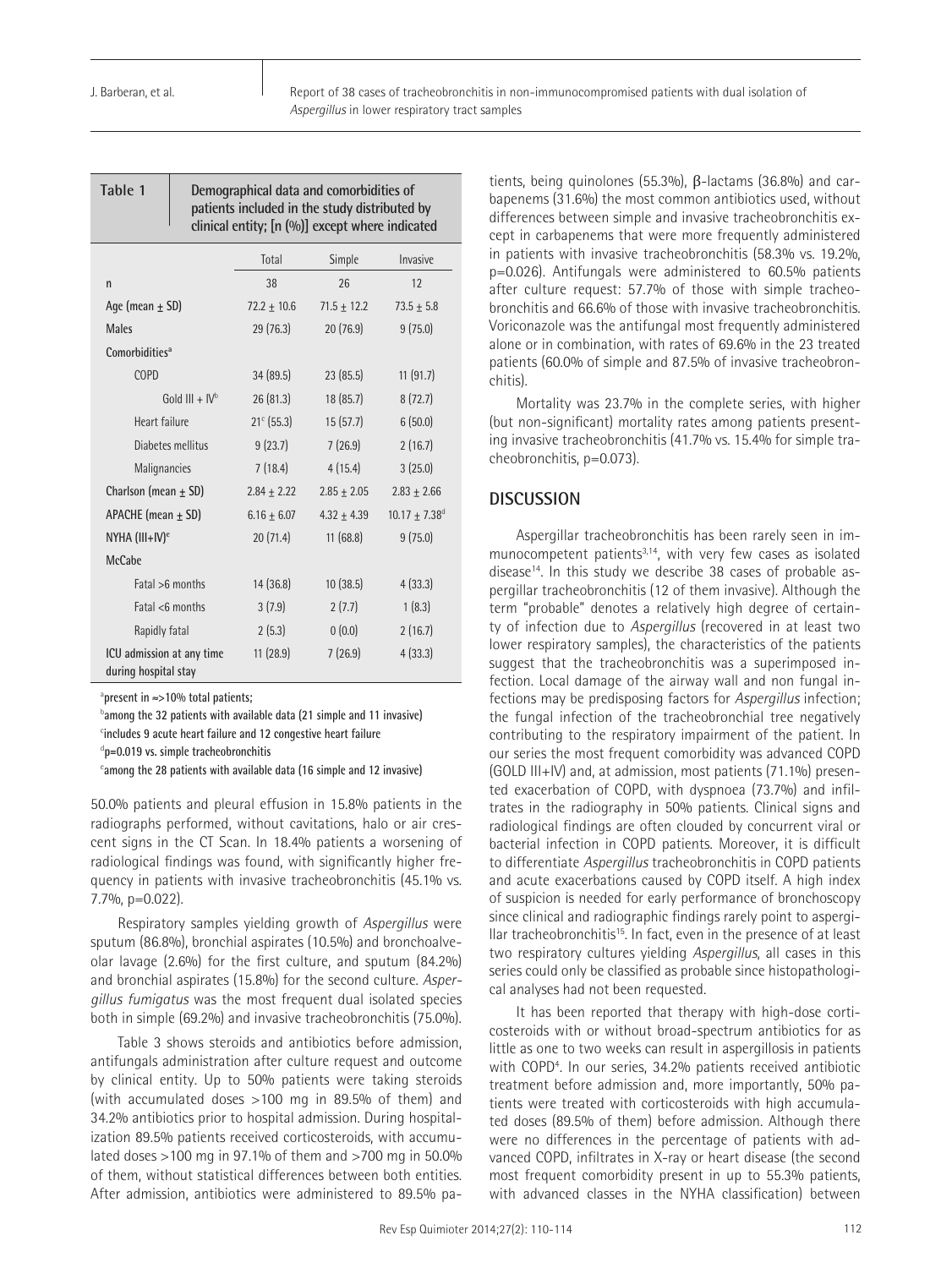Report of 38 cases of tracheobronchitis in non-immunocompromised patients with dual isolation of *Aspergillus* in lower respiratory tract samples

| Table 2 | Imaging data corresponding to<br>patients included in the study |
|---------|-----------------------------------------------------------------|
|         | distributed by clinical entity; [n (%)]                         |

|                                 | Total    | Simple   | Invasive      |
|---------------------------------|----------|----------|---------------|
| No. patients with X-ray         | 38       | 26       | 12            |
| <b>Infiltrates</b>              | 19(50.0) | 12(46.2) | 7(58.3)       |
| <b>Nodules</b>                  | 3(7.9)   | 3(11.5)  | 0(0.0)        |
| Cavitations                     | 0(0.0)   | 0(0.0)   | 0(0.0)        |
| Pleural effusion                | 6(15.8)  | 4(15.4)  | 2(16.7)       |
| Worsening radiological findings | 7(18.4)  | 2(7.7)   | $5(41.5)^{a}$ |
|                                 |          |          |               |
| No. patients with CT Scan       | 14(36.8) | 11(42.3) | 3(25.2)       |
| <b>Infiltrates</b>              | 3(21.4)  | 2(18.2)  | 1(33.3)       |
| <b>Nodules</b>                  | 5(35.7)  | 4(36.4)  | 1(33.3)       |
| Cavitations                     | 0(0.0)   | 0(0.0)   | 0(0.0)        |
| Halo sign                       | 0(0.0)   | 0(0.0)   | 0(0.0)        |
| Air crescent sign               | 0(0.0)   | 0(0.0)   | 0(0.0)        |

a **p=0.022 vs. simple tracheobronchitis** 

simple and invasive tracheobronchitis, patients with invasive tracheobronchitis presented a significantly higher APACHE II score and were more frequently treated with carbapenems (despite antibiotics and antifungals were equally administered in both groups).

A previous study concluded that invasive pulmonary aspergillosis should be excluded in hospitalized patients with COPD that develop severe pneumonia, and antifungal therapy

considered<sup>4</sup>. Another study indicated that Aspergillus tracheobronchitis should be considered in any COPD patient with worsening dyspnea and/or cough who fails to improve with empiric antimicrobial therapy since early diagnosis is essential<sup>15</sup>. In our study, although mortality was 15.4% among patients with simple tracheobronchitis, invasive tracheobronchitis presented higher mortality rates (41.7%).

There is a lack of studies in the literature specifically addressing antifungal treatment in tracheobronchitis in nonneutropenic, non-transplant patients. The present study, a descriptive analysis of cases of aspergillar tracheobronchitis found in a series of patients with dual isolation of *Aspergillus* from lower respiratory tract samples, provides a description of antifungal treatments used in daily practice. In our series only 60.5% patients were treated with antifungals, reinforcing the idea of tracheobronchitis as superimposed infection in severe COPD patients. Voriconazole alone or in combination was the most frequent antifungal used: 87.5% treated patients with invasive tracheobronchitis (vs. 12.5% with other antifungals) and 60% treated patients with simple tracheobronchitis (vs. 40% with other antifungals).

The results of the present analysis suggest that aspergillar tacheobronchitis should be considered in the differential diagnosis of non-immunocompromised patients with deteriorating chronic airway limitation in order to initiate antifungal treatment as early as possible to enhance the success treatment of the highly aggressive form (invasive tracheobronchitis) of the disease.

## **ACKNOWLEDGEMENTS**

This study was supported by an unrestricted grant from

the Spanish Society of Chemotherapy (Sociedad Española de Quimioterapia), Madrid, Spain that has received a Medical Education Grant from Pfizer S.L.U., Madrid, Spain.

The authors are in debt with N. Mir and P. Calderón for their continuous support.

#### **Members of the ASP Investigator Group are:**

P. Ramirez (H. Universitario Nuestra Señora de Candelaria, Sta. Cruz de Tenerife), C. del Valle and J.R. Maestre (H. Central de la Defensa Gomez Ulla, Madrid), F. Perez-Grimaldi (H. de Jerez, Jerez de la Frontera), J. Blanquer, M. Chanza and T. Lloret (H. General Universitario de Valencia, Valencia), I. Cuesta (Complejo Hospitalario de Jaén, Jaén), V. Acha, X. Beristain (H. Virgen del Camino, Pamplona), M.L. Briones and D. Navarro (H. Clínico Universitario de Valencia, Valencia), M. Riera, L. Martin-Pena, C.

# **Table 3 Steroids and antibiotics before admission, antifungals administration after culture request and outcome by clinical entity [n (%)]**

|                                            | Total    | Simple   | Invasive |
|--------------------------------------------|----------|----------|----------|
| n                                          | 38       | 26       | 12       |
| Steroids intake before admission           | 19(50.0) | 11(42.3) | 8(66.7)  |
| $\geq$ 20 mg/day                           | 11(57.9) | 7(63.6)  | 4(50.0)  |
| Accumulated dose >100 mg                   | 17(89.5) | 11(100)  | 6(75.0)  |
| Accumulated dose >700 mg                   | 6(31.6)  | 5(45.5)  | 1(12.5)  |
| Antibiotic treatment before admission      | 13(34.2) | 9(34.6)  | 4(33.3)  |
|                                            |          |          |          |
| Antifungal treatment after culture request | 23(60.5) | 15(57.7) | 8(66.6)  |
| Voriconazole as monotherapy                | 12(52.2) | 7(46.7)  | 5(62.5)  |
| Voriconazole + other antifungals           | 4(17.4)  | 2(13.3)  | 2(25.0)  |
| Total patients receiving voriconazole      | 16(69.6) | 9(60.0)  | 7(87.5)  |
| Other antifungals                          | 7(30.4)  | 6(40.0)  | 1(12.5)  |
|                                            |          |          |          |
| Mortality                                  | 9(23.7)  | 4(15.4)  | 5(41.7)  |